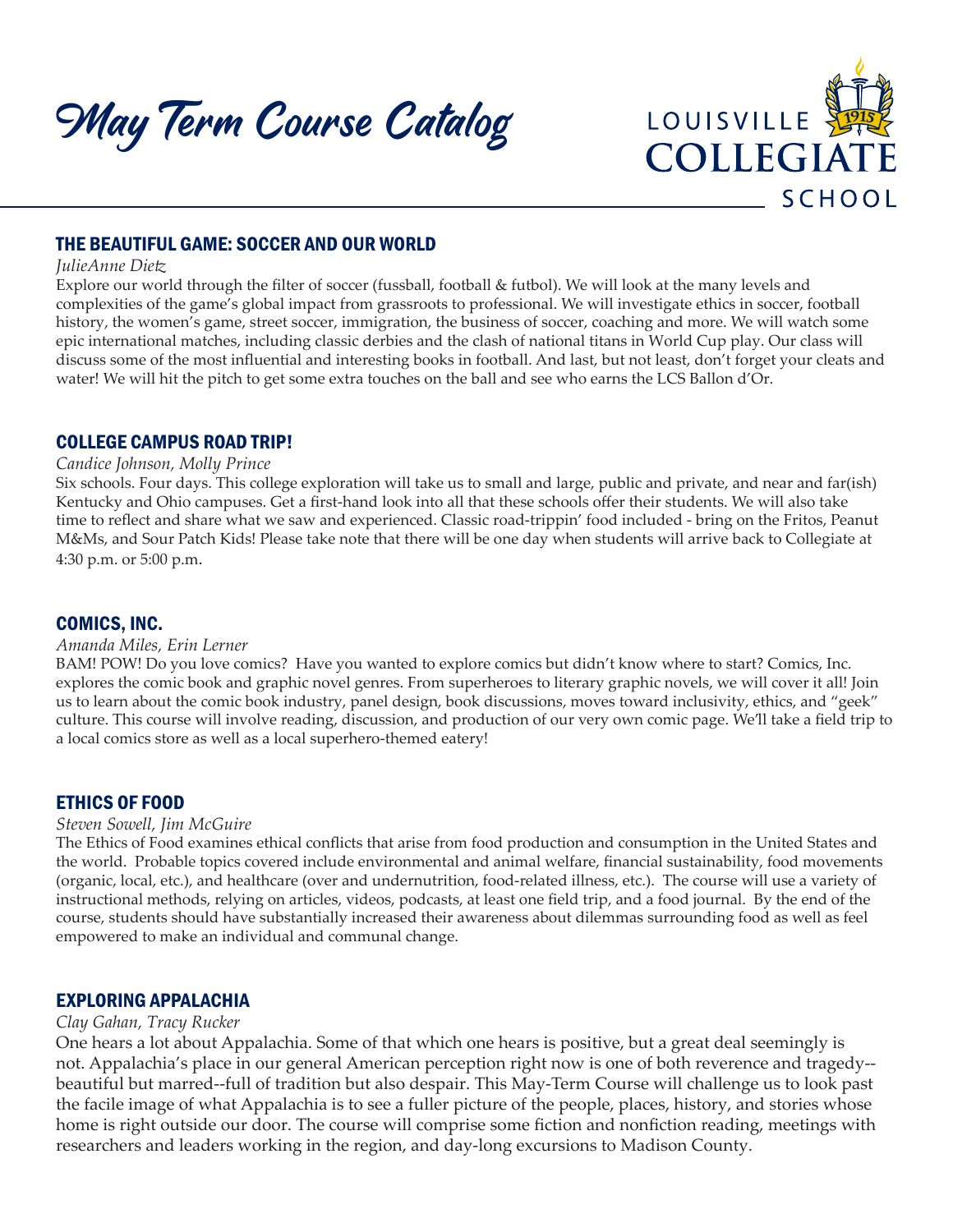## FILM STUDY

#### *Peter Karrer, Kat Crawford, Darcy Cleaver*

Do you enjoy movies and television shows? Do you watch the Academy Awards? Do you love good storytelling? Are you drawn to one type of film more than another? Take this course and gain a greater understanding of the way the art of film really works. We will explore how films and shows make thematic points to bring about change - socially, philosophically, politically. We will look at the aesthetic trends in film and discuss personal preferences. We will take two day trips to Baxter Avenue Theatres as part of the course and you will also work collaboratively to create "shots" based on what you learned! At the end of this course, you will be on your way to becoming a film critic and at the very least, a person more appreciative of cinema, film, and television!

## HAUNTED KENTUCKY

### *Meghann Scharfenberger, Erin Staley*

We are excited to welcome you to a week full of frights! We will listen, read, and watch ghost stories from various time periods and cultures and talk about their historical origins. We will hear from a variety of speakers both on and offcampus. We will be traveling to some well-known haunts around Louisville and exploring these myths and legends firsthand. Finally, you will have the opportunity to spook your peers and teachers with a haunting creation of your own.

## INSIDE THE THOROUGHBRED INDUSTRY

#### *Thomas Travis, Kyle Manning '04*

According to the Kentucky Thoroughbred Association, the equine industry generates over \$6.5 billion in annual economic activity for the state. This session will explore the world of thoroughbred racing. From the breeding shed to the finish line, you will learn the ins and outs of the industry beyond just the first Saturday in May. We hope you will join us with potential trips to a local horse farm, a breeding operation, the headquarters of Churchill Downs, and of course, a day at the races. Go Baby Go!

### MODERN MAKING

#### *Warren Erath, Sarah Weyrens, Greg Geis*

Do you like making things? Do you like watching YouTube videos of people making things and wish you could do similar things? Do you want to bring a more personal touch to the objects of your life? Then join us in the Makery for Modern Making. Learn to use digital-design tools interfaced with computer-controlled machines that allow you to bring your ideas to life, even if you're all thumbs. Each day will bring an opportunity to grow your skills as you execute your vision of our daily project. You'll learn how to create 3-D models, then watch a 3-D printer build your design, turn digital pictures into vector paths for creating decals, and cut with light using the laser cutter. This course is for those who have never set foot in the Makery but are interested in learning what they can do with this wonderful resource, as well as those who have already created a portfolio of projects.

## POLITICAL AND LEGAL ISSUES

#### *Derrick Staton, Ken Kimmel*

This course will study various political and legal systems and forces that impact societies and individuals to bring about change. We will hear from various political figures, legal luminaries, and other relevant leaders in our community. We will engage in respectful discourse regarding the hot topic issues of today. Finally, expect to take field trips to areas of relevance related to this course.

### RHYTHM AND MOVES

#### *Alessandra Link, Abigail Miskowiec*

Do you love listening to fresh beats in your AirPods? Is music and/or movement a foundational part of your daily life? Do you think you have what it takes to become the next Jack Harlow? The next TikTok dance sensation? Come explore music and dance in this May Term course. We expect to visit local cultural institutions, unpack some of our favorite jams, and think expansively about how movement makes meaning. Explore the past and present of movement and music in Louisville and beyond. No formal training in dance or musical instruments is necessary.